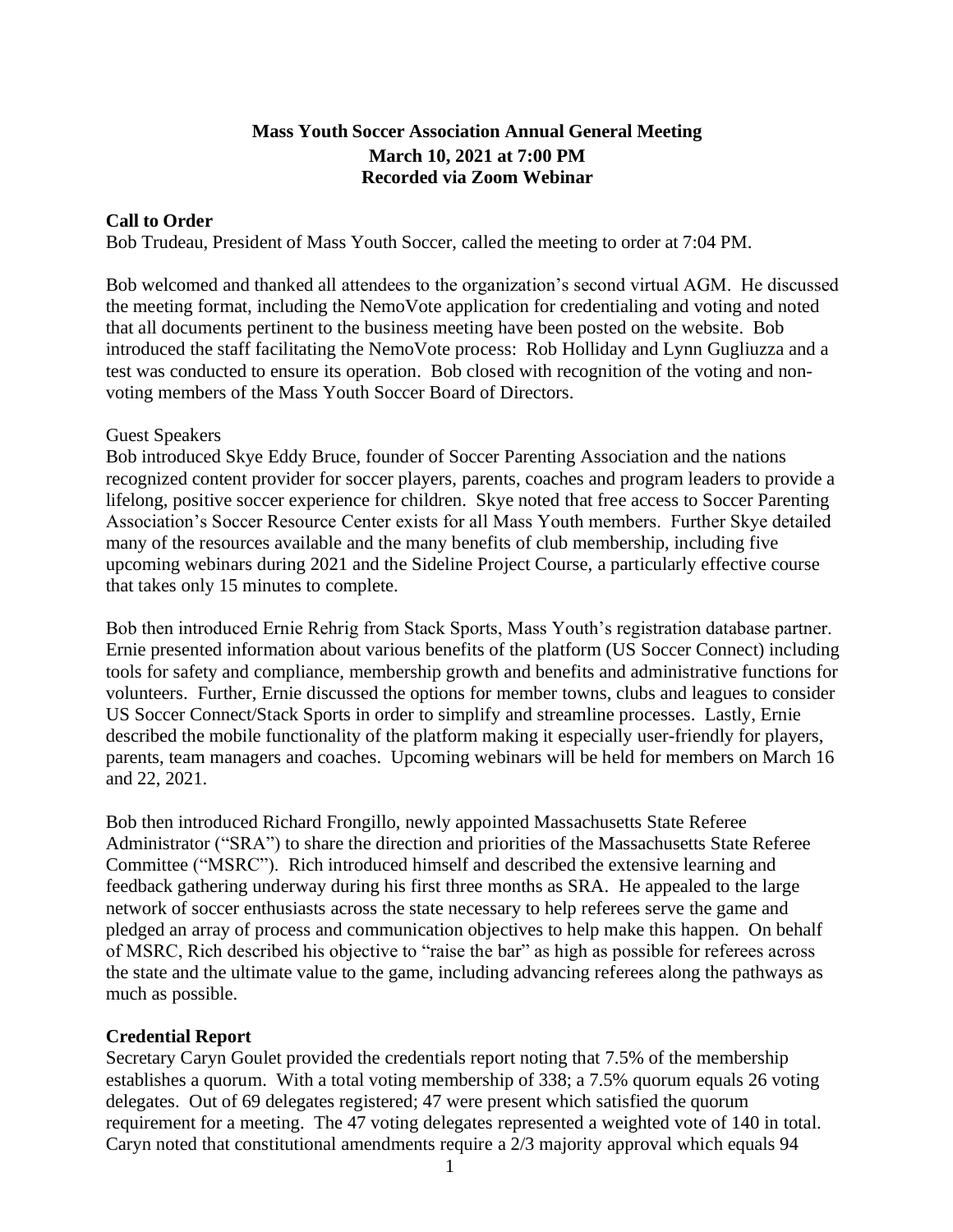votes and bylaw amendments require a simple majority approval which equals 71 votes. **2020 AGM Minutes & 2021 Special Meeting Minutes**

Having been distributed and posted with appropriate advance notice and having received no questions, comments or concerns, Bob noted that both the 2020 AGM minutes and the 2021 Special Meeting minutes were considered approved by acclamation.

**Unfinished** Business None

#### **Financial Report**

Treasurer Thomas Ringler extended a special thank you to Tara Petricca and previous Treasurer Derek Smith for helping to make his transition smooth. He reminded attendees that the financial reports had been distributed and posted with appropriate advance notice of the meeting. Thomas noted the impact of COVID on both expenses and revenue and gave special recognition to the state office staff for their cost-saving efforts. Thomas answered questions about credit obligations from GPS and also noted that Mass Youth applied for and receive two rounds of PPP loans; one during 2020 and one during 2021.

#### **Programs and Services Report**

Executive Director Mike Borislow welcomed all attendees and noted that the programs and services reports were distributed and posted with appropriate advance notice.

#### **Executive Director Report**

Mike highlighted some of the many impacts of COVID on the sport of soccer during the past twelve months noting that, but for the extreme effort of the entire Mass Youth staff who buckled down during this time Mass Youth would not have fared as well as it did. The staff expanded virtual programming, online education, member outreach all while working on reduced hours. Mike also recognized Technical Department member Loy Urbina's long service to the sport and organization which came to a close at the end of 2020 when he announced his retirement. Mike also shared Mass Youth Soccer's new COVID HUB site, a centralized location for historical and ongoing COVID information and an upcoming virtual Mass Youth Soccer Q&A Session to be held on March 25, 2021. Lastly, Mike noted expectations from the Commonwealth to move into Phase 4 reopening status in the near future.

#### **Selection of Officers**

Bob thanked the members of the Nomination Committee: Chair Janet Gargan, Caryn Goulet, Tom Parker (President of South Coast Soccer League) and Steve Robinson (former President of the Northeast Soccer League. Bob then congratulated the slate of nominees who are considered selected by acclamation as follows, ahl selected to a four-year term ending in 2025:

ExecUtive Vice President David Amidon

Class D At-large Director (3 positions) Alex Macpher3on Tony Loftis Sean Nedbele